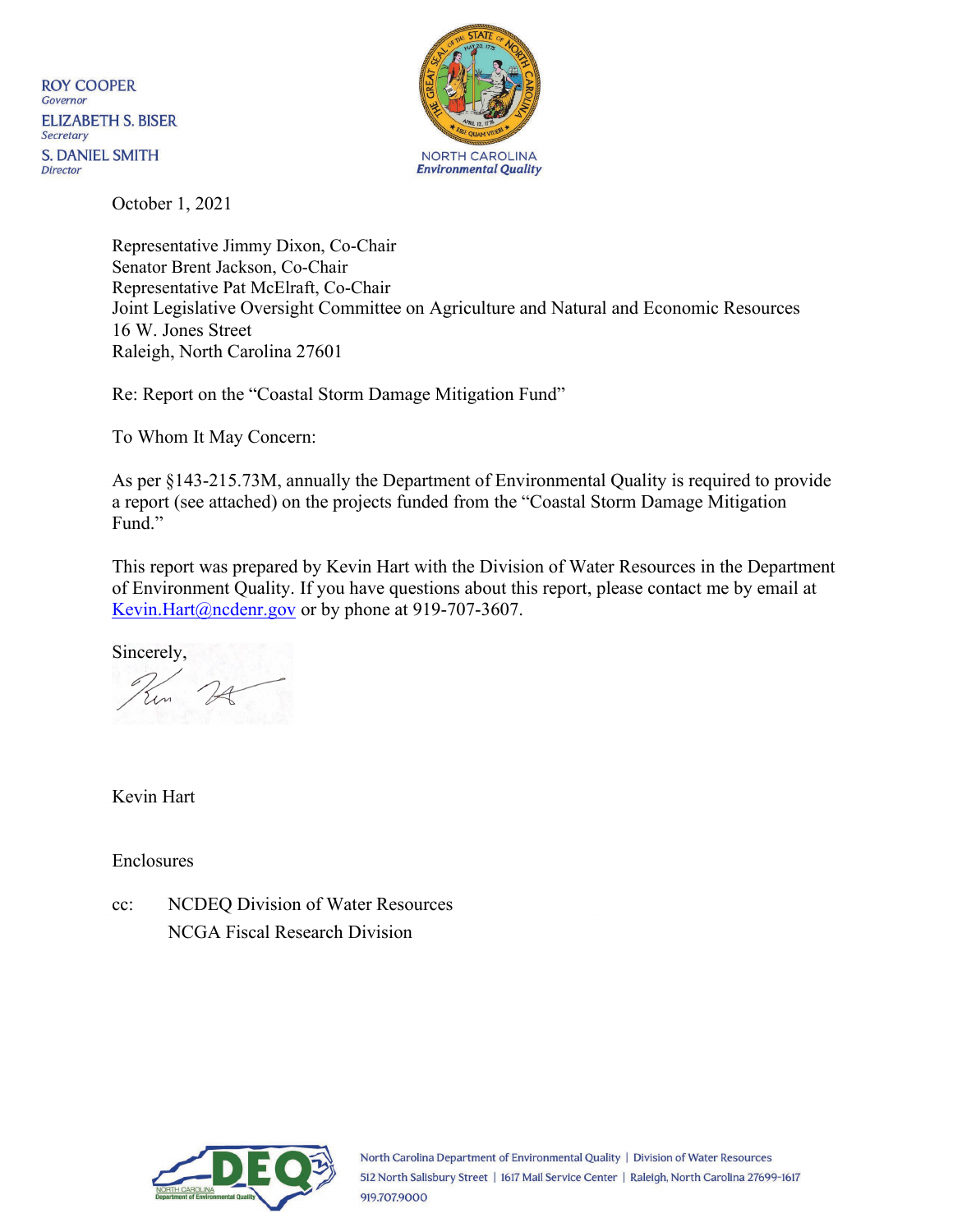## **Annual Report on the Coastal Storm Damage Mitigation Fund**

**Statutory Authority: Due Date:** 

G.S. 143-215.73M(e) Oct. 1, 2021

**Receiving Entities:**  Joint Legislative Oversight Committee on Agriculture and Natural and Economic Resources Fiscal Research Division

**Submitting Entity:**  NC Department of Environmental Quality